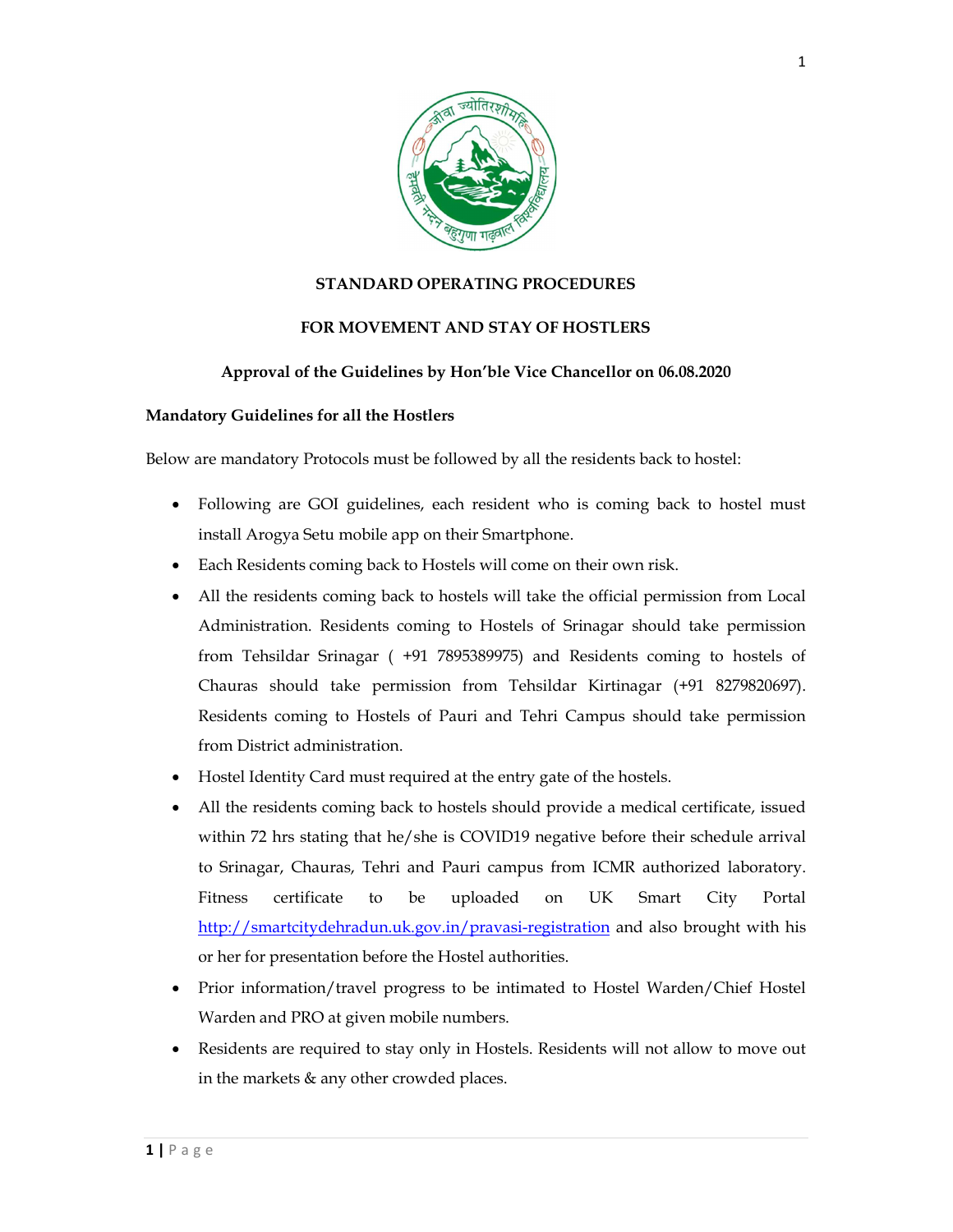- Each resident must bring their own thermometer, face mask, sanitizers in sufficient numbers while they are resuming the hostels.
- Scanning of every resident will be done manually through thermal scanners at entry gate of the hostels.
- An appropriate sanitization procedure will be followed for each resident and luggage at the entry gate of the hostels.
- Display posters promoting hand washing and respiratory hygiene on front walls of the hostels and each floor of the hostels.
- Once You entered in the hostels, Permission to out from the Hostel will be given only for the exams.
- New seating and bedding matrix, staggered rooms, different mess and bathing rules, revamped hostels, could be part of students' socially distant lives in hostels when they return.
- Regular daily cleaning of the hostels, bathrooms, mess, and particularly on the surface that are normally touched by people will be done. Apart from this cleaning staff will ensure the trash is removed daily and disposed of safely.
- Each resident has to vacate the hostel just after two days of the examinations.

# Guidelines for Residents

- All the residents need to follow the recommended Social distancing norms in the hostel premises, mess, and open spaces which includes:
	- $\triangleright$  Maintain at least a 6 ft distance between yourself and others.
	- $\triangleright$  Do not gather in groups and are advised to not to invite anyone in their rooms.
	- $\triangleright$  Stay out of crowded places and avoid mass gathering.
- Every resident must wear a face mask outside their hostel room.
- Everyone is recommended to regularly and thoroughly clean their hands with alcohol-based sanitizers or wash them with soap and water before entering their hostels or room or any activity.
- Each resident should ensure cleaning and disinfection of room utilities (table, chair, door and so) regularly by properly cooperating with the cleaning staff.
- Every one follows good respiratory hygiene, covering their mouth and nose with a face mask.
- Each resident must avoid sharing items that are difficult to clean or disinfect.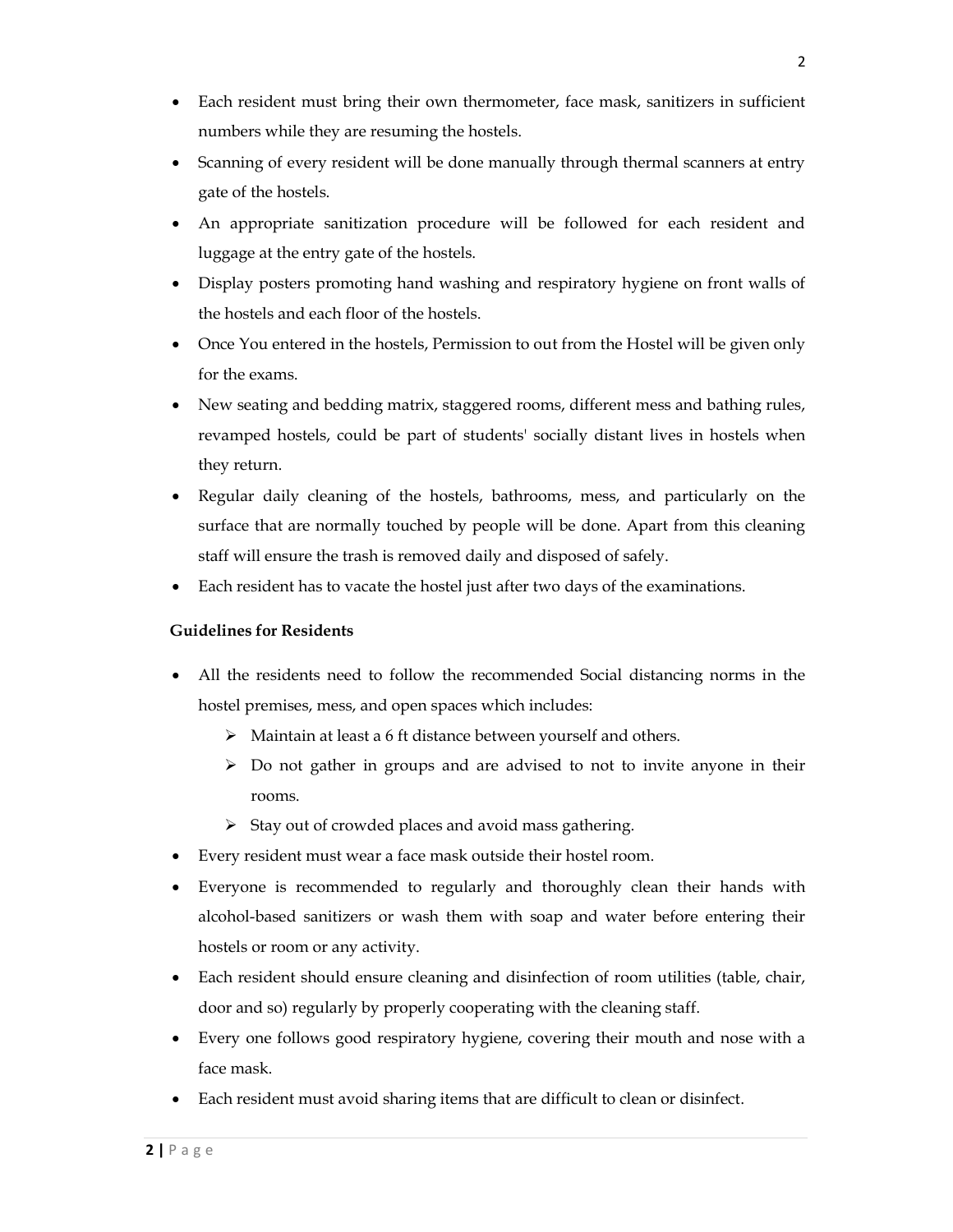- Residents are required to maintain proper ventilation in their rooms and hostel premises by opening windows and doors where ever and whenever possible.
- Residents are required to dispose off their used face masks, gloves, or any other used items in designated dustbins placed at the various corners of hostels.
- Residents are advised to avoid eating outside as it may affect their health.
- Residents are required to disinfect the items (necessary commodities) which they bring from outside hostel premises before entering the hostel.
- Residents are required to bring necessary items for their comfortable stay in the hostel from their hometowns to avoid unnecessary visits to the market.
- Each resident must focus on improving their immunity or boost it with regular exercise, practice yoga, meditation and so.
- Spitting anywhere is strictly prohibited in the hostel.
- No visitors of the residents are allowed during the active COVID19 phase.
- Each resident is advised to take care of their own health and if feeling mild symptoms like mild cough or low-grade fever, should inform the authorities for further guidance and need to avoid close contact with other residents.
- If any resident after detecting any symptoms kept in isolation and all close contact will be traced and monitored for 14 days. It can be done through a combination of visits by community volunteers, phone calls, or messages.
- Anyone found not following the above guidelines will be penalized by the competent authority and can be expelled from the Hostel.
- As each resident have to use shared toilets and shower areas in the usual way but with some awareness. Like residents are to leave only once they have finished using these areas, leave it clean for others to use.

#### Mess

- Mess facility should strictly follow appropriate hygiene and safety precautions like wearing gloves, washing hands with soap before cooking and serving and wearing mask all the time.
- Avoid touching any surfaces in the mess.
- Students must ensure their safety themselves and are required to follow the social distancing norms strictly in the mess.
- Mess in charge and their co-workers must ensure the fulfillment of all COVID 19 guidelines.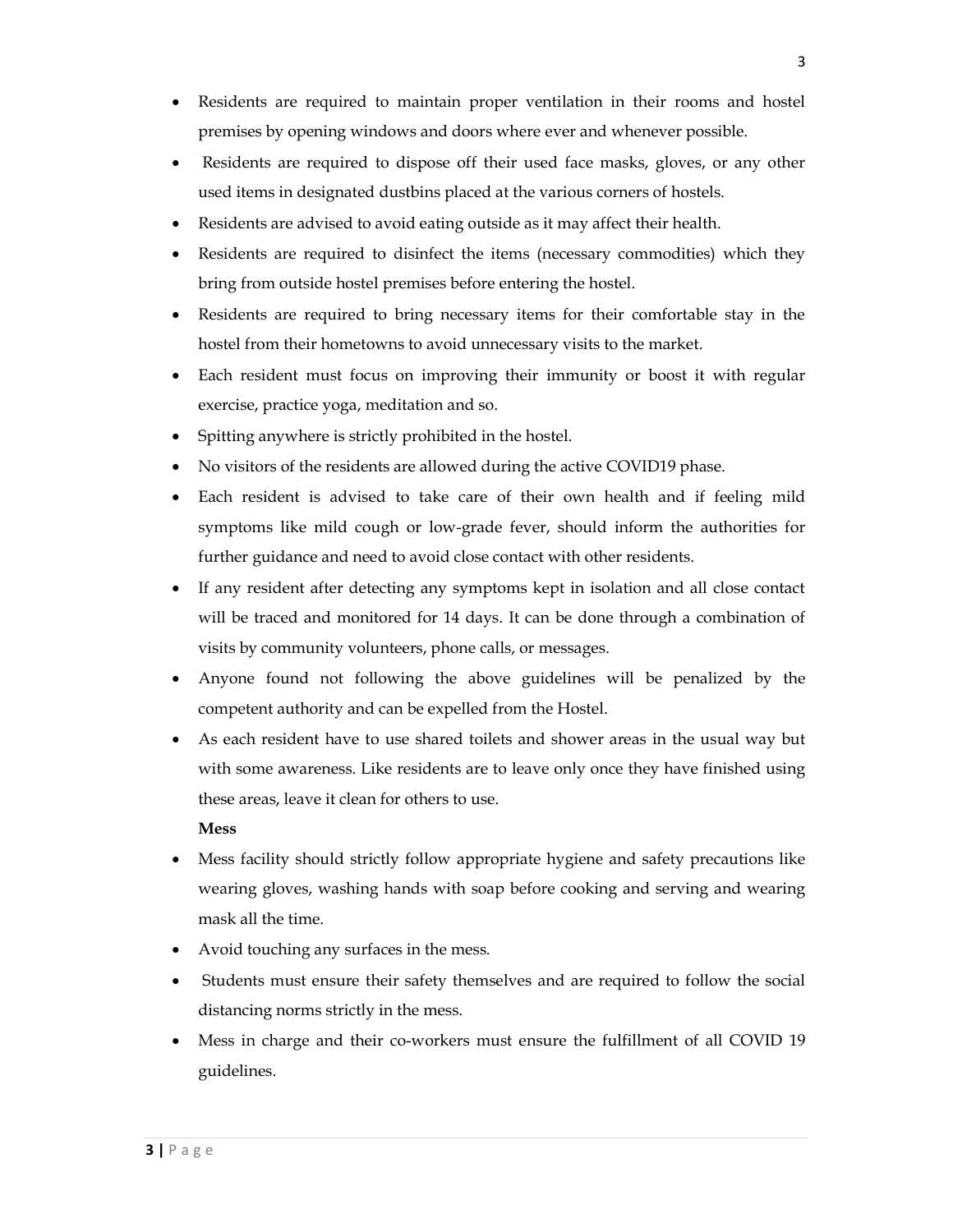• Mess in charge is required to be present during breakfast, lunch, and dinner time to ensure proper safety and hygiene during the disbursement of food to the students.

# Mobile Number List of Chief Hostel Warden/Hostel Wardens/PRO, HNB Garhwal University (A Central University), Srinagar Garhwal Uttarakhand.

प्रो0 एम0एस0पंवार मुख्य छात्रावास अधीक्षक 9412079068 श्री आशुतोष बहुगुणा पी0आर0ओ0 9412079898

| क0स0           | छात्रावास अधीक्षकों के नाम | छात्रावास अधीक्षक                 | फोन0न0     |
|----------------|----------------------------|-----------------------------------|------------|
| 1              | प्रो0 दीपक कुमार           | चौखम्बा पुरूष छात्रावास           | 8650050639 |
| 2              | डा0 देवेन्द्र सिहं         | त्रिशूल पुरूष छात्रावास           | 9410900677 |
| 3              | डा0 आलोक सागर गोतम         | बी0जे0जे आर0 पुरूष छात्रावास      | 9997138763 |
| $\overline{4}$ | डा0 बबिता पाटनी            | अलकनन्दा महिला छात्रावास          | 7895630389 |
| 5              | प्रो0 विनीत धिल्डियाल      | मन्दाकिनी महिला छात्रावास         | 9412079001 |
| 6              | डा0 जितेन्द्र कुमार        | आर्यभट्ट पुरूष छात्रावास          | 8273306227 |
| 7              | डा0 सुरेन्द्र कुमार मीणा   | श्री देव सुमन पुरूष छात्रावास     | 8057492810 |
| 8              | डा0 आशा                    | यमुना महिला छात्रावास             | 9839692455 |
| 9              | डा0 रचना जयसवाल            | नन्दा देवी महिला छात्रावास        | 9690094184 |
| 10             | डा0 बृजेश गांगिल           | स्वामी विवककानन्द पुरूष छात्रावास | 9450082298 |
| 11             | __<br>डाo सरला सकलानी      | गंगा हॉयर स्टडीज महिला छात्रावास  | 9456155255 |
| 12             | डा0विधु गुप्ता             | सरस्वती महिला छात्रावास           | 9568513688 |
| 13             | डा0 मोनिका कश्यप           | मागीरथी महिला छात्रावास           | 9557535129 |
| 14             | डा0 अनुजा रावत             | यमुना महिला छात्रावास             | 8053347946 |
| 15             | डा0 स्वेता वर्मा           | मागीरथी महिला छात्रावास           | 8802141850 |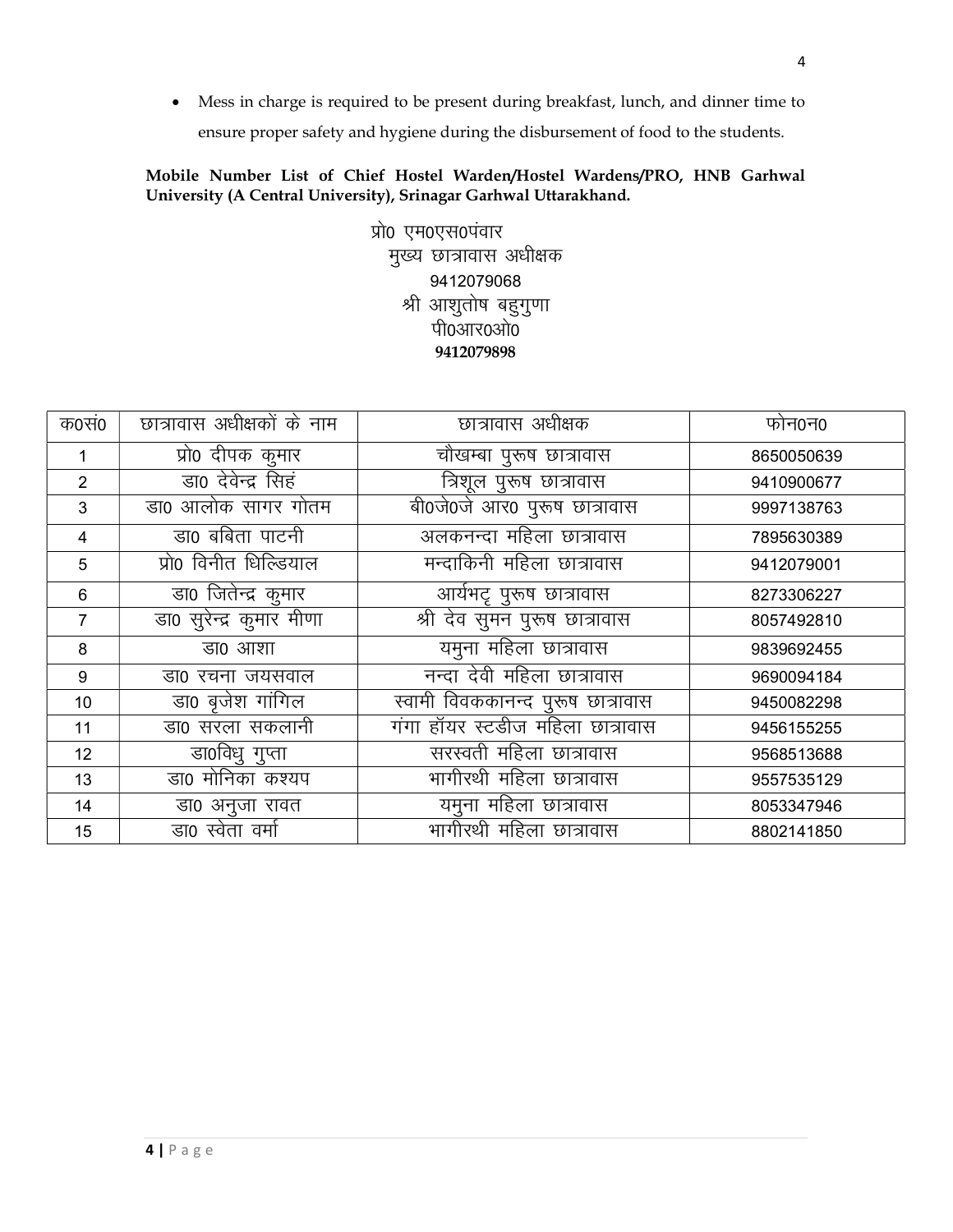# **Permission Letter**

Disclaimer: The Hostel authorities shall have no liability towards the hostel resident when he/she is on leave from the hostel or he/she is outside the hostel campus. They shall not be held responsible, if the resident leaves the hostel without prior permission or information or does not report for attendance at night in the hostel or when he/she leaves the hostel after taking leave permission.

Imp Note#1: Any subsequent changes should be notified to the hostel authorities immediately in 24-48 hours.

Imp Note #2: If the Parents/Guardians of the Hostel Resident don't respond to the call of the authorities in emergency situations, the entire responsibility would fall upon the Parents/Guardians.

\*In absence of both the natural parents due to demise or otherwise, person under whose guardianship the applicant has lived, brought up and got education.

- 1 Name of Student
- 2 Mobile No. & Email Id of Student
- 3 Father's Name & Mobile No.\*
- 4 Mother's Name & Mobile No.\*
- 5 Class/PG(Subject)/Research Student(Subject)
- 6 Name of the Supervisor & Mobile No.
- 7 Permanent Address of the Parents with Phone No

Phone No./ Mobile No. & Email Id

- 8 AADHAR Card No.
- 9 Details of the Medical Problems, if any
- 10 Name of the Hostel & Room No.
- 11 Local Guardian Address **Mobile No of Local Guardian Email Id of the Local Guardian**
- 12 State of Domicile Village **Tehsil Police Station**